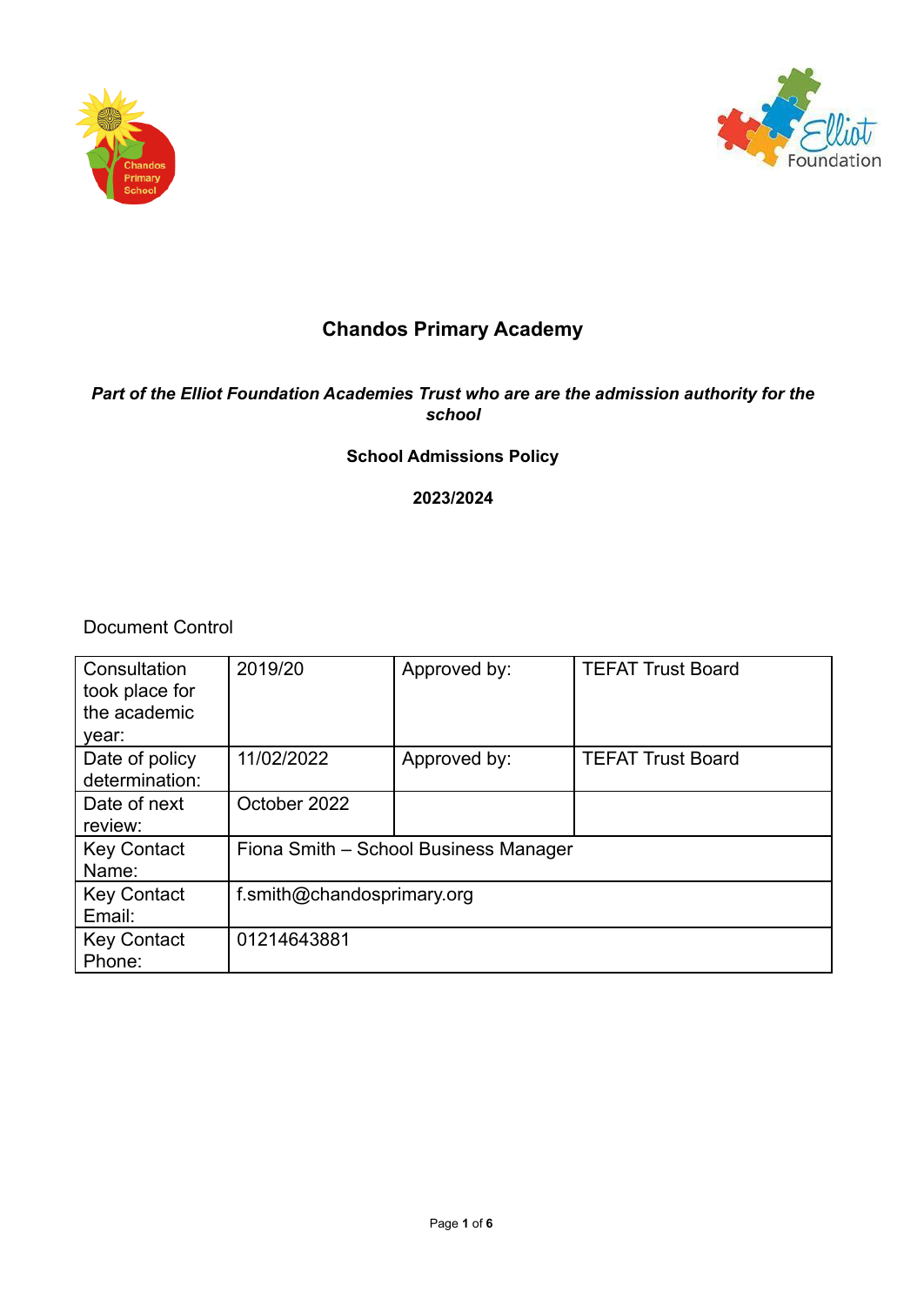# **This Admissions Policy relates to admission to the Academy in the academic year 2023/24**

# **General**

The Academy will comply with the Department for Education's School Admissions ("the Admissions Code") the School Admission Appeals Code ("the Appeals Code") and the law relating to admissions as set in the School Standards and [Framework](https://www.legislation.gov.uk/ukpga/1998/31/contents) Act 1998.

The Academy through The Elliot Foundation Academies Trust (TEFAT) who are the admission authority will consult the relevant bodies where amendments to the policy are required or within the specified timescale as per the Admissions Code.

The Academy will participate in the co-ordinated admissions arrangements for reception entry which will be administered Birmingham City Council **("the LA")** School [admissions](https://www.birmingham.gov.uk/schooladmissions) | [Birmingham](https://www.birmingham.gov.uk/schooladmissions) City Council

# **Admission Numbers**

- **1. Published Admission Number (PAN) Nursery Provision** The Academy has an agreed PAN of 47 full-time equivalent places.
- **2. Published Admission Number (PAN) Reception Entry** The Academy has an agreed PAN of 60 (2 Form Entry). The Academy will accordingly admit 60 children (aged rising 5) if sufficient applications are received.

# **Application Process**

# **3. Nursery Admission**

- *a)* Applications for a place in the nursery will be made directly to the Academy and the timetable will be published yearly. Applicants will be considered under the published admissions criteria *clause 5*, *see nursery admission on the Academy website for further details.*
- b) The Academy does not give priority for reception places within the admissions criteria to children who attend the nursery. To do so would give an unfair advantage to children whose parents are able to take advantage of a nursery place at the Academy in comparison to those who have to attend other providers.
- c) Parents/Carers will need to apply for a reception place via the process mentioned in *clause 4* if they would like their child to be considered for a place. All applicants will be considered as per the admissions criteria *clause 5.*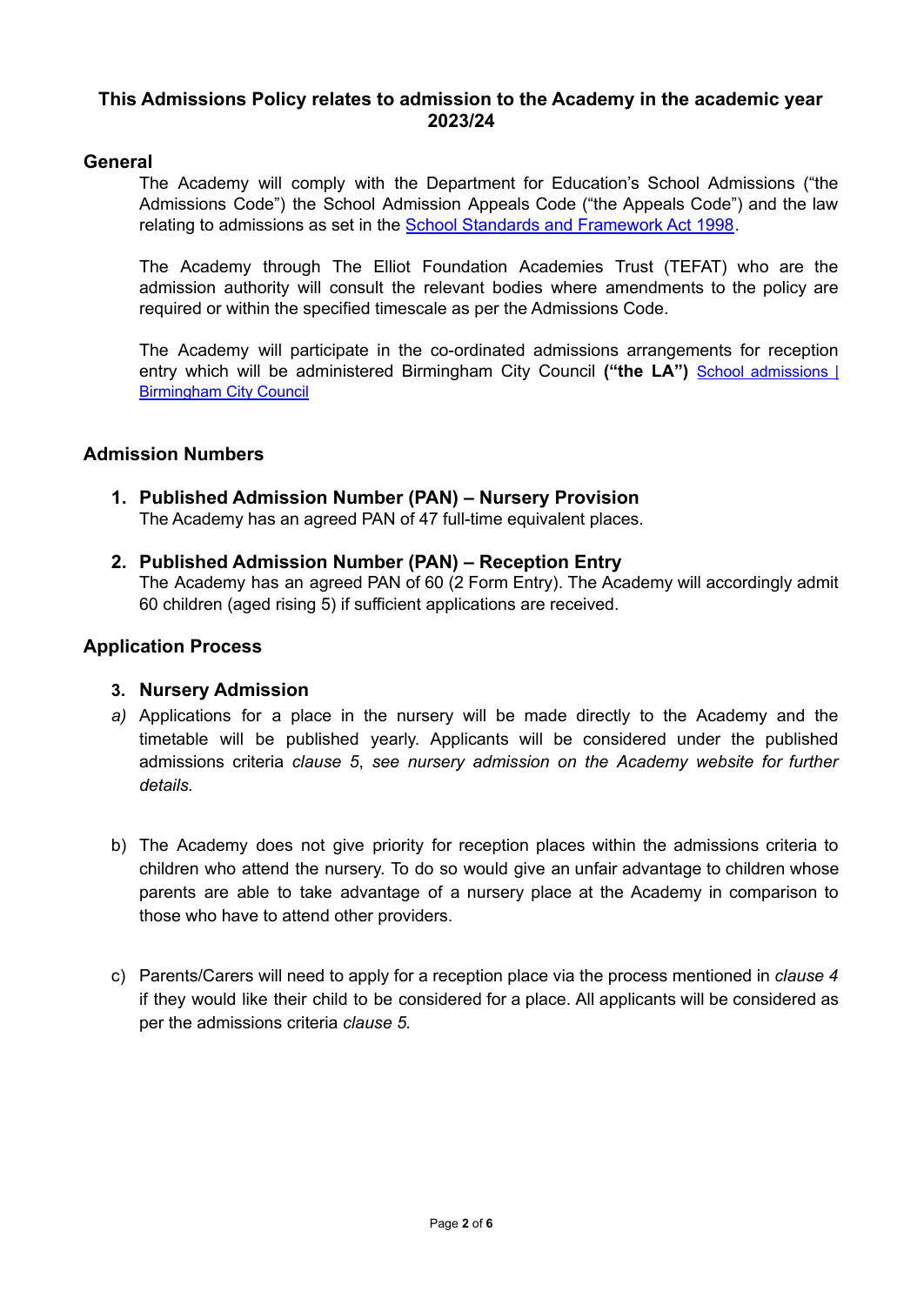# **4. Reception Admission**

- **a)** Applications for a reception place must be made via the online school admissions form provided and administered by the home local authority (*the one that the parent/carer pays council tax to). For further information on this process please visit your home LA website.*
- b) The Academy will consider all applications for a reception place under the published admissions criteria *clause 5***.**

# **5. Admission Criteria**

When the Academy is oversubscribed, after the admission of Children with an Education, Health and Care plan  $(EHCP)^1$  where the Academy is named, priority for admission will be given to those children who meet the criteria set out below:

*a)* A 'looked after child' (as defined in the Children Act 1989) or a child who was previously looked after but immediately after being looked after became subject to an adoption, child arrangements, or special guardianship order including those who appear (to the admission authority) to have been in state care outside of England and ceased to be in state care as a result of being adopted. *Details of eligibility must be supplied by the allocated social worker or foster carer.*

Or

A child who was previously looked after but immediately after being looked after became subject to an adoption, child arrangement order, or special guardianship order. This includes children who appear to the admission authority to have been in state care outside of England and ceased to be in care as a result of being adopted. *Proof of eligibility will be required.*

- b) Children for whom it is essential to be admitted to the Academy because of special circumstances to do with significant medical or social needs, which relate to the child or an immediate member of the child's family. Applications must be supported by medical evidence from a GP or hospital consultant, social worker, or similar professional.
	- *i The supporting evidence should set out the particular reason why the Academy is the most suitable and the difficulties that would be caused if the child had to attend another school. This evidence must be sent to the Academy by the application closing date, for the applicant to be considered under this criterion.*
- c) Children who, on the date of application, have a sibling (e.g. a natural brother or sister, or a half brother or sister, or a legally adopted brother or sister or half-brother or sister, or step brother or sister) who is living with them at the same address and on roll of the Academy.
- d) Children of staff, where the member of staff has been employed by the Academy for 2 or more years at the time of application, or the member of staff was recruited to fill a vacant post for which there is a demonstrable skill shortage.

<sup>&</sup>lt;sup>1</sup> An Education, Health and Care plan (EHCP) is a plan made by the local authority under Section 37 of the Children and Families Act 2014 specifying the special education provision required for that child. This policy is not relevant to the process for naming the school on a child's EHCP. There is a separate process for selecting or changing the school named on an EHCP which is outside of the admissions process. Please contact the child's home LA for further details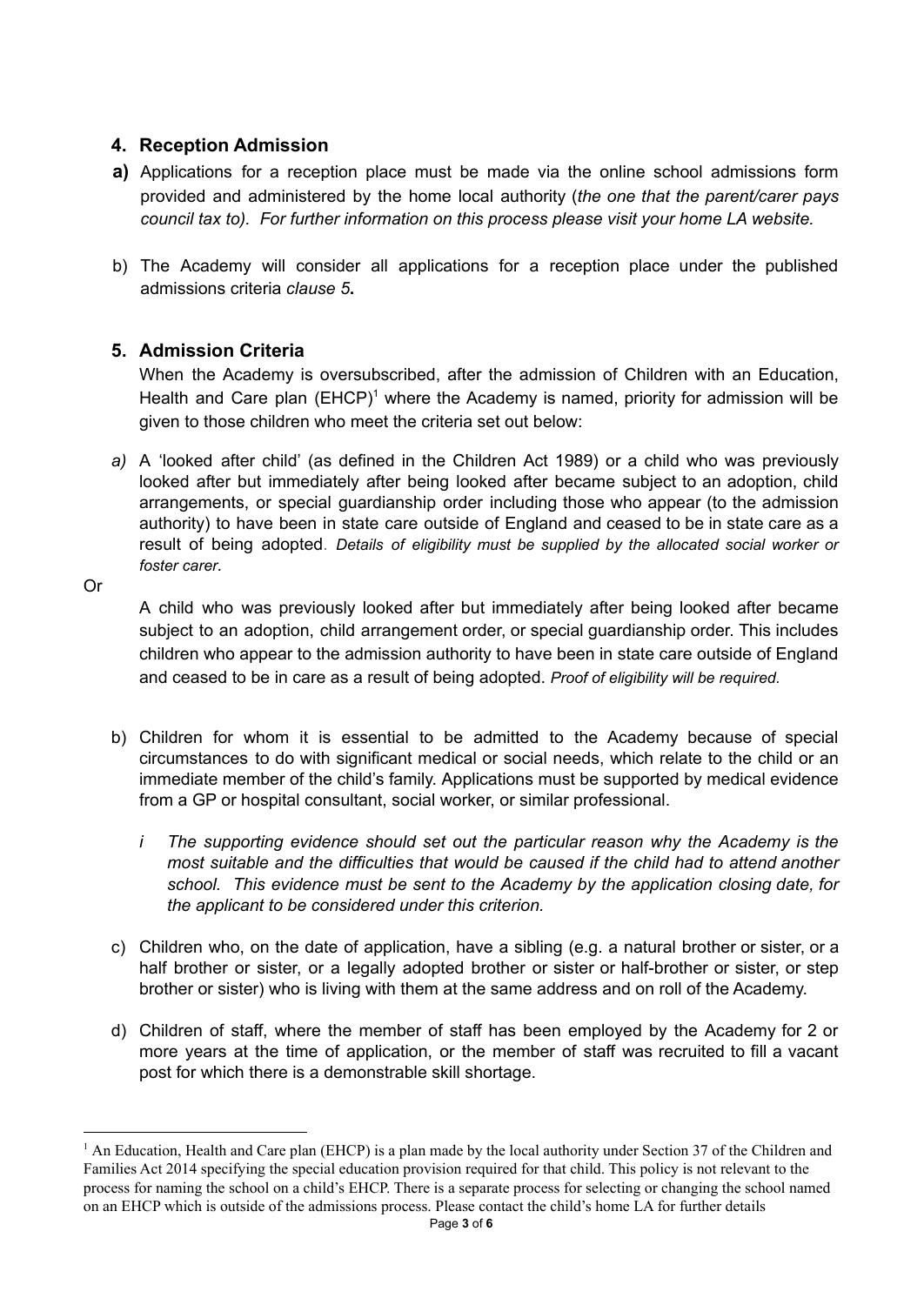e) Children living nearest the school. Distances are calculated based on a straight-line measurement between the applicant's home address and the school gate on Vaughton Street South. *The LA uses a computerised system, which measures all distances in metres. Ordnance Survey supplies the coordinates that are used to plot an applicant's home address.*

# **6. Additional Information**

- a) Accessibility by car or public transport, a childminder's or business address cannot be taken into consideration.
- *b)* **Children living at more than one address:** Where parents have shared responsibility for a child, and the child lives with both parents for part of the week then the main residence will be determined as the address where the child lives the majority of the week. Parents will be requested to supply documentary evidence to support the address used.
- c) When a place is offered proof of eligibility will be required. The Academy will follow the process used by the LA to establish eligibility. If false or misleading information is used to gain entry to the Academy, the offer of a place will be withdrawn, and the parent/carer will be given the right of appeal.

# **7. Tie Break**

#### **Sibling**

If there are more siblings than there are places available, the places will be offered to the siblings who meet clause 5d and 5e in this order.

#### **Distance**

In the event of a tie break under 5e random allocation will be used, which will be undertaken by a person independent of TEFAT.

# **8. Infant Class Size Legislation**

The Academy is required to comply with the Infant Class Size requirement which means that it can teach no more than 30 infants per school teacher. Our admission number therefore reflects this position. However, if one child of a multiple birth can be accommodated within the published admission number, the Academy will accommodate the other child/children as an exception to the Infant Class Size requirement as per the School Admissions code.

# **9. Children of Service Personnel (UK Armed Force)**

The Academy will consider applications for a place from families of UK Service Personnel (UK Armed Forces) or a Crown Servant returning from overseas as a result of a posting; under the published admissions criteria *clause 5.* The distance measurement used to consider the application will be calculated to the posting address or unit postal address, providing proof of posting is supplied (e.g. a letter that declares the relocation date and unit postal or quartering area address) with the application. Places can be allocated in advance of the family arriving in the area.

# **Waiting Lists**

#### **10.Nursery**

The Academy will operate a waiting list if it receives more applications than there are places available, the list will be open for the whole academic year. Applications will be made directly to the Academy and will be considered under the published admissions criteria *clause 5, see nursery admission on the Academy website for further details.*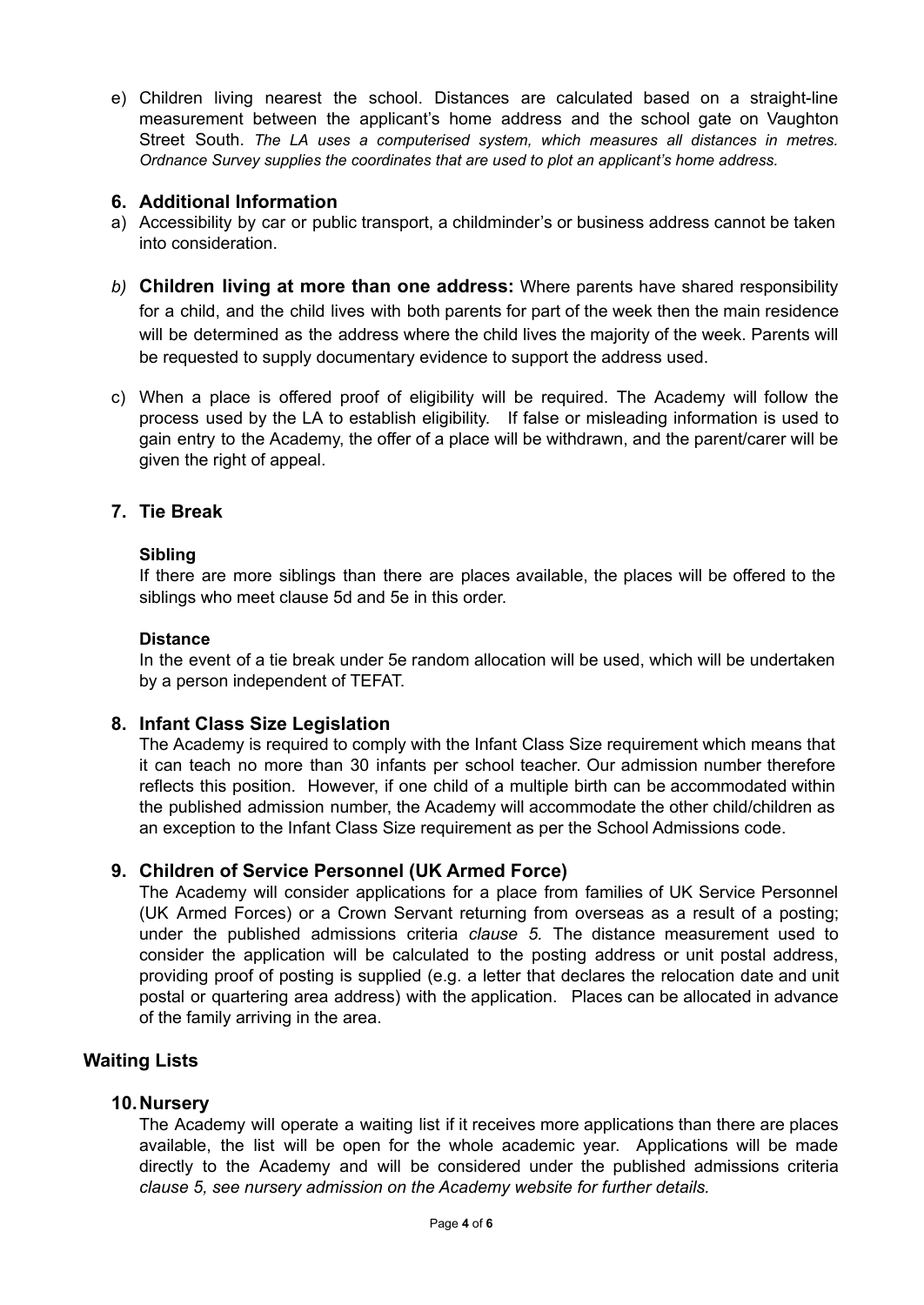# **11. Reception**

- *a)* The Academy will operate a waiting list where it receives more applications than there are places available. A waiting list will operate from the day after national offer day until the 31 December of the new academic year. Applicants who have not been offered a place by the Academy or a \*higher preference from their local authority online application form will be allocated a place on the waiting list. *\*Higher preference – an applicant has been offered a place at a school that the parent/carer placed higher on the application form than their preference of the Academy.*
- b) Parents/Carers of applicants who placed the Academy as a lower preference on the application form and received a higher preference or wish to make a new application should apply to the Academy.
- c) Parents/Carers who would like their child's name to remain on the reception waiting list after the 31st December will need to reapply under the In-year waiting list process set out in clause 12.

# **12.In Year Admission**

- a) The Academy will operate a waiting list for applications submitted for years  $1 6$  and reception after 31 December. Applications are made directly to the Academy by completing an in-year application form available from the Academy. The Academy will consider all such applications and if the year group applied for has a place available admit the child, unless one of the permitted reliefs applies<sup>2</sup>.
- b) If more applications are received than there are places available, the admissions criteria *clause 5* will be applied. Parents/Carers will be advised of the outcome of their application within 10 school days. The waiting list will operate for the full academic year.
- 13. The date of application will not be taken into consideration for all waiting lists as the applicant's position will be determined solely in accordance with the admissions criteria set out in *clause 5*. If at the end of the academic year a parent/carer would like their children to be considered for entry to the subsequent year group, they will be required to apply afresh.

# **14. Appeals**

Where an application to the Academy is declined, parents/carers have the right to appeal to an independent appeal panel except when applying to the nursery. The Academy will provide guidance for parents/carers on how the appeal process works and a named contact who will be able to answer any questions or queries. A timetable for appeals will be published by the date specified in the Appeals Code.

<sup>2</sup> Section 87 of the SSFA 1998.